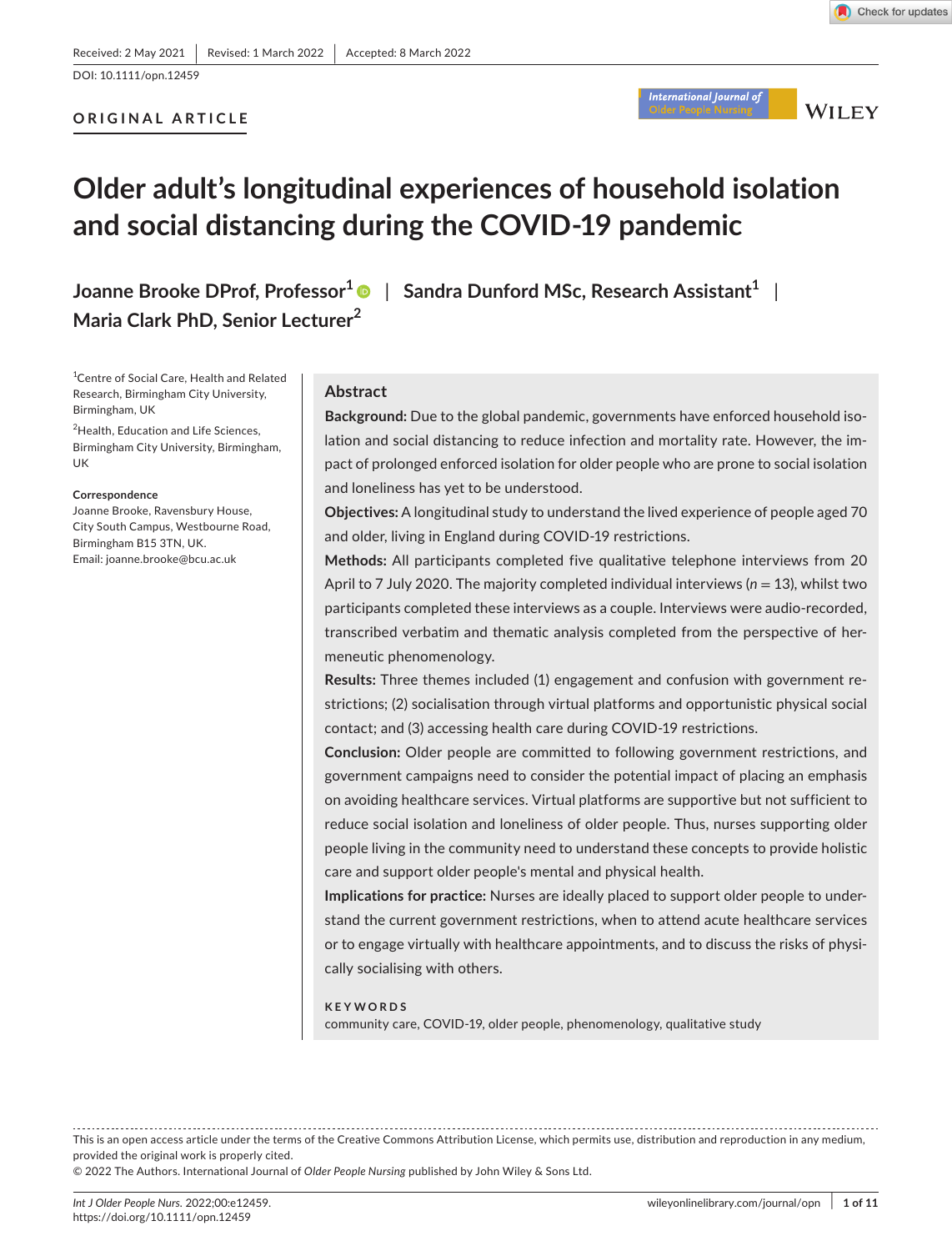# **1**  | **INTRODUCTION**

The ongoing COVID-19 pandemic continues to impact populations worldwide; however, the highest mortality rates have occurred within the population over the age of 70. In England and Wales, 142,986 deaths occurred due to COVID-19 between the 13 March 2020 and the 3 September 2021, of which 117,205 (82%) were people aged 70 or over (Office of National Statistics, 2020, 2021). In response, governments have implemented social distancing and household isolation to reduce the infection rate and deaths due to COVID-19.

In England, the government implemented national COVID-19 restrictions on the 23 March 2020, when it became compulsory for people to isolate with and within their households (Public Health England, 2020). Laws were implemented to ensure people only left their households to provide an essential service or obtain essential goods or for daily exercise (Public Health England, 2020). On the 13 May 2020, these restrictions were relaxed to allow people the freedom to leave their households for outdoor recreation. On the 1 June 2020, the restrictions were further relaxed to allow people to meet up with six other people, or with two households outside. The major change to restrictions occurred on the 4 July, when hotels and restaurants re-opened; however, gatherings of large groups at weddings, funerals or sports events continued to be restricted.

Since March 2020, the government's continued message for people aged 70 and over has been to maintain social distancing (National Health Service, 2021). The global approach of prolonged household isolation and social distancing has impacted negatively on the physical and mental health of older adults, such as increased loneliness, reduced quality of life, higher levels of anxiety and depression, reduced mobility contributing to frailty, cognitive decline, and a higher risk of mortality (Bailey et al., 2021; Cheng et al., 2020; Gustavsson & Beckman, 2020; Robb et al., 2020; Roschel et al., 2020). However, a limitation of these data is the cross-sectional approach of data collection.

Social isolation and loneliness are separate and distinct concepts, social isolation is a lack of social contact with family, friends or broader social networks, and the lack of involvement in social activities (Valtorta & Hanratty, 2012). Loneliness is a deficit between the actual and desired quality and quantity of social engagement (Victor et al., 2005), which is subjective, and is experienced as a feeling of anxiety and dissatisfaction with connectedness to family members, friends and community (Beaumont, 2013). Social isolation and loneliness have comparative comprehensive negative outcomes for older people, impacting on their psychological and physiological well-being and their health behaviours (Nicholson, 2012).

Nurses, especially community or primary care nurses, supporting older people living in the community, have a unique opportunity to reach older adults who are socially isolated. Identification of social isolation and loneliness can be supported by a simple and quick screening process, as part of a holistic assessment, empowering

# **What does this research add to existing knowledge in gerontology?**

- This research adds further knowledge regarding older people's use of technology, including virtual platforms, and their engagement with these processes to access health care.
- This research reinforces the importance of virtual platforms to support older people from feeling socially isolated; however, virtual platforms cannot replace the need for the physical presence of another person.

# **What are the implications of this new knowledge for nursing care with older people?**

- • Nurses are in an optimal position to support older people to understand the current and changing government COVID-19 restrictions.
- Nurses understanding of the facilitators and barriers experienced by older people to engage with technology and specifically virtual platforms will empower them to support patients to access appropriate care.
- Nurses are in an optimum position to support older people to understand when they need to engage with acute hospital services during the ongoing pandemic.

# **How could the findings be used to influence policy, practice, research or education?**

- This research supports the use of virtual platforms to engage with older people for research, education and healthcare services
- Further research is required to understand how modernday communities maintain a sense of community spirit, which is inclusive and supports older people during adverse events.
- There are multiple reasons for not accessing healthcare services, further research to understand the reasons for choosing not to access health care, across a range of socio-demographics could inform nursing practice on appropriate support and guidance.

nurses to identify patients at risk, and engage in social prescribing (Public Health England, 2019). A broad definition of social prescribing is the referral of a person to non-clinical services within their local communities, which are usually provided by voluntary organisations, such as exercise classes, support groups, welfare advice and various activity groups/clubs (Younan et al., 2020).

There are different models of social prescribing, although this approach has been implemented in high-income countries, such as the UK, Canada, America, Australia and New Zealand (Tierney et al., 2020). In England, nurses and other professionals can refer a patient to a link worker, who is connected to local communities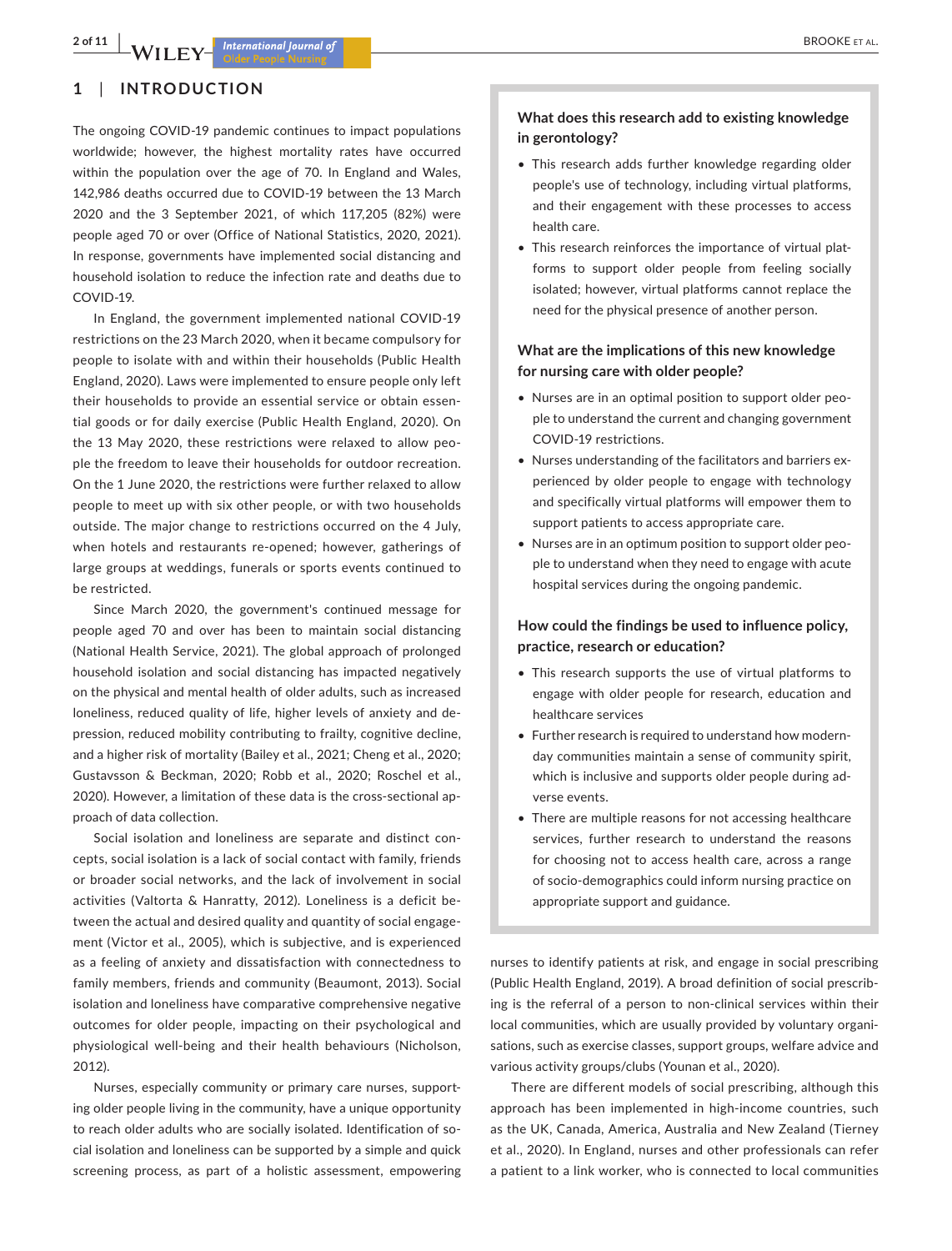(NHS England & NHS Improvement, 2019). The link worker supports patients to focus on what matters most to them and enables them to connect to the most appropriate services, groups and/or activities within their community. This model of social prescribing has been found to support people to feel less lonely, have a purpose, and improve their well-being and confidence (Foster et al., 2021).

During the restrictions implemented due to the ongoing COVID-19 pandemic in England, all non-essential services were closed, which included voluntary community groups and activities. The longitudinal impact of the loss of social engagement with family and friends, community groups and activities, and stay at home legislation on older people during COVID-19 has yet to be fully explored. A longitudinal exploration of older individuals lived experience as they occurred may identify both negative and positive impacts of household isolation and social distancing, and the application of coping mechanisms and strategies. The identification of coping mechanisms and strategies may empower community or primary care nurses to support older people through the current and ongoing pandemic. Therefore, the aim of this paper was to explore the lived experience of people aged 70 and older living in England during the government restrictions implemented due to COVID-19 pandemic (23 March–4 July 2020).

# **2**  | **METHODS**

#### **2.1**  | **Design**

A longitudinal hermeneutic phenomenological design was applied. This philosophical approach was informed by the work commenced by Heidegger (1962) and analysed by Gadamer (1989) and reported by Cohen et al. (2000). Gadamer (1989) was interested in how people understood their lived experience of a phenomena in their world, and it is this understanding that is important and not the phenomena itself. The understanding of a lived experience is bound within interpretation, which is an evolving process, and the interpretation continues through a dialectical interaction with the interpreter, which is in this case the researcher (Laverty, 2003).

The design of this study supported the exploration of older people's lived experience and their understanding of household isolation and social distancing during the COVID-19 pandemic. The longitudinal approach was essential to explore participant's different experiences and understanding as they occurred over time and as they adjusted to the continuation of government COVID-19 restrictions.

# **2.2**  | **Setting**

Older people living within their own households in England during the COVID-19 restrictions implemented by the government from 23 March to 4 July 2020.

# **2.3**  | **Recruitment**

Due to the current pandemic and the need to protect participants and maintain social distancing, recruitment occurred virtually. Recruitment occurred through the dissemination of a flyer by staff within the Faculty of Health Education and Life Science at Birmingham City University on their neighbourhood groups, and Apps such as Nextdoor App, and Twitter. Potential participants, anyone aged 70 or older living at home, contacted the research team by telephone or email if they were interested in participating in the study.

# **2.4**  | **Participants**

A baseline interview was completed with participants before the commencement of this study, to capture retrospective information on their everyday lives prior to the COVID-19 pandemic, data from this baseline interview have previously been published (Brooke & Clark, 2020). All participants lived in houses with gardens in England  $(n = 15)$  and lived with either their spouse  $(n = 8)$ , alone  $(n = 5)$ , with their grown-up child  $(n = 1)$ , or had moved in with a grown-up child and their family for the duration of the pandemic  $(n = 1)$ . The ethnicity of participants was not collected, and no direct questions exploring ethnicity were included in this study; however, participants described their ethnicity when discussing their past lives or with regards to global events, such as Black Lives Matter, one participant explicitly explored her and her husband's heritage to support my understanding of her experiences during the war, which she related to her experiences of lockdown. Therefore, participants selfidentified as Black Caribbean ( $n = 1$ ), European ( $n = 1$ ) and White English (*n* = 13). Participant's age ranged from 70 to 89 with a mean age of 77 years (Table 1).

# **2.5**  | **Data collection**

Five semi-structured telephone interviews, which were conducted between 20 April 2020 and the 10 July 2020, refer to Table 2  $(n = 108)$ . The semi-structure interview guide was developed from the concept of social loneliness (Courtin & Knapp, 2017), and reflected questions from measurements of loneliness, social networks and support (Berkman & Syme, 1979; de Jong Gierveld, 1987; Powers et al., 2004; Russell, 1996), and included open questions to allow each participant to discuss aspects of the pandemic, which was important to them.

Telephone interviews were necessary due to the pandemic to ensure the safety of participants and the researcher. The benefit of telephone interviews included the distribution of power between the participant and the researcher, decreased social pressure to provide socially acceptable answers, whist providing a greater level of anonymity, allowing participants to discuss their feelings and their experiences (Holt, 2010; Vogl, 2013). However, the disadvantage of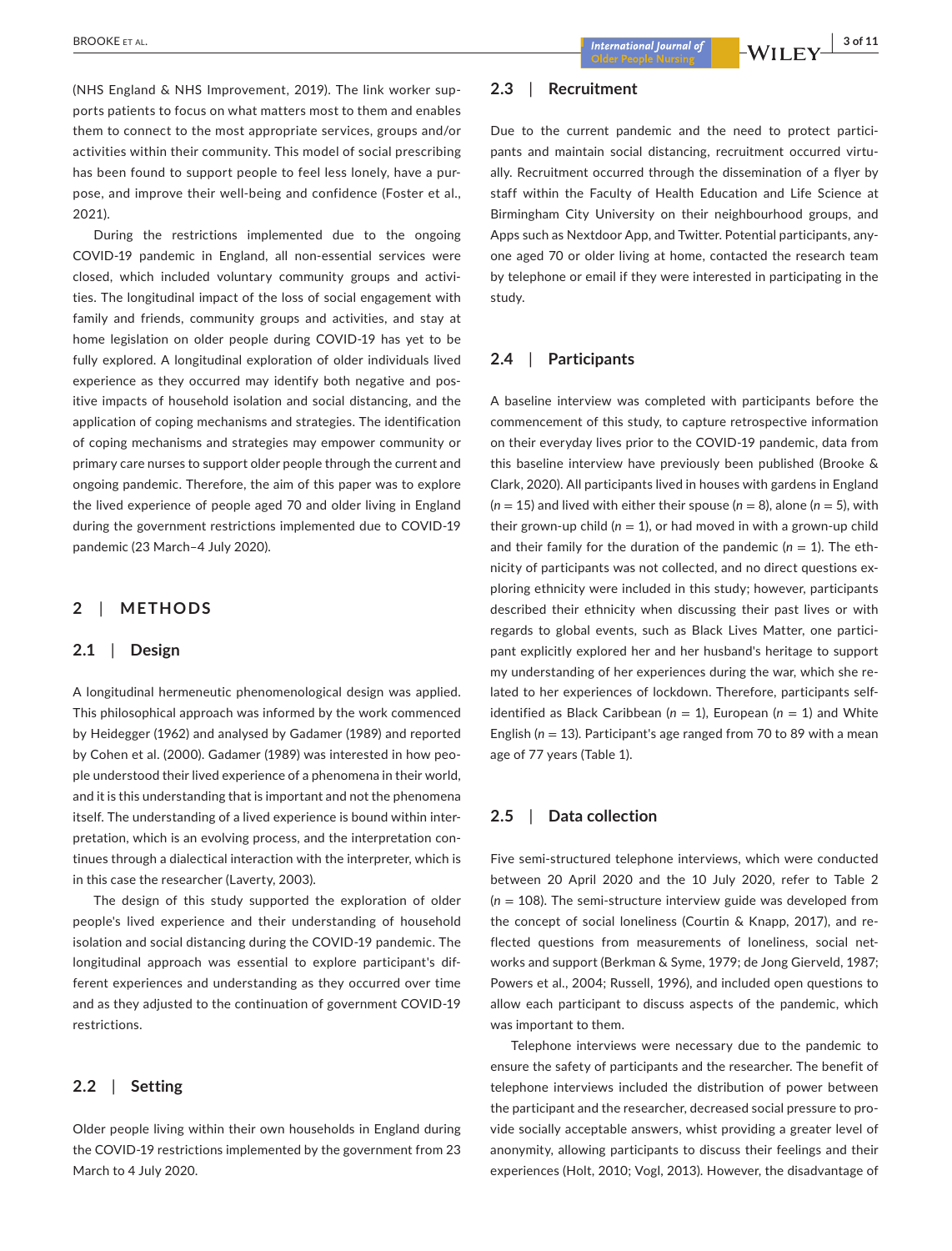**4 of 11 <sup>|</sup>**  BROOKE et al.

#### **TABLE 1** Overview of participants

| Code name          | Age       | Living circumstances                |
|--------------------|-----------|-------------------------------------|
| <b>Barbara</b>     | 83        | Lives alone                         |
| Carole             | 70        | Lives alone                         |
| Fdith              | 86        | Lives alone                         |
| Freda              | 89        | Lives alone                         |
| Hilda              | 71        | Lives alone                         |
| Jessica            | 70        | Lives with husband                  |
| Katherine          | 75        | Lives with hushand                  |
| Louise             | 83        | Lives with daughter                 |
| Martha             | 75        | Lives with husband                  |
| Peter and Rosemary | 75 and 74 | Husband and wife<br>living together |
| Stephen            | 84        | Lives with daughter                 |
| Trevor             | 72        | Lives with wife                     |
| Vincent            | 72        | Lives with wife                     |
| Walter             | 71        | Lives with wife                     |

*Note:* All participants lived in a private house with a garden. All names are pseudonyms to protect participant's identities.

#### **TABLE 2** Interview schedule

| Interview       | Dates completed         |
|-----------------|-------------------------|
| <b>Baseline</b> | 6th-15th April 2020     |
| 1               | 20th-29th April 2020    |
| 2               | 4th-13th May 2020       |
| 3               | 18th-27th May 2020      |
| 4               | 1st-10th June 2020      |
| 5               | 29th June-7th July 2020 |
|                 |                         |

*Note:* Important dates: 23 March 2020, the UK government introduces social distancing measures due to COVID-19.

telephone interviews included a potential loss of visual nonverbal cues such as body language, which support communication (Novick, 2008; Stephens, 2007). The disadvantages were addressed by the adherence to the recommendations developed by Farooq and De Villiers (2017) on completing telephone interviews, including how to support and build rapport with participants, and communicating without visual cues.

Of the five interviews, four interviews were performed at 2-weekly intervals and the final interview occurred after a 4-week interval. Interviews were conducted at 2-weekly intervals during the peak of the pandemic, and the last interview occurred after the national lockdown restrictions had begun to be relaxed. Individual interviews were conducted with 13 participants, whilst two participants completed the interviews as a couple. All interviews were facilitated by the first author, audio-recorded and transcribed verbatim. Each interview lasted between 15 and 45 min. The verification of the information obtained within each interview (apart from the last interview) was sought at the beginning of the next interview, by the researcher recapping information provided. This allowed

participants to comment on their previous interview and a reminder of the information they had discussed.

## **2.6**  | **Data analysis**

Thematic analysis, as described by Braun and Clarke (2006), was completed to explore the lived experience of older people living through social isolation due to the COVID-19 pandemic. Due to the longitudinal nature of this study, each participant's transcripts were analysed in chronological order, supporting the understanding of their lived experience at each time point and how these experiences developed and changed over time. The trustworthiness and credibility of this process were supported by the simultaneous analysis of the data by two of the authors. Furthermore, both authors applied a transparent reflexive and iterative process, which included the documentation of their thoughts, insights and reasons for each decision within the six phases of the analysis process. All data analysis was conducted by both authors by hand.

Both authors (1) read and re-read the transcripts to become familiar with the data; (2) developed a list of initial codes identified from the data; and (3) identified which codes could be grouped together to develop a theme. Following the completion of these three stages, all three authors discussed the identified themes and relevant codes, and differences and discrepancies were discussed, until agreement was reached. Then, the same two authors worked together to complete the remaining three stages of thematic analysis: (4) themes were reviewed by returning to the data to ensure the amended themes captured the essence of the data; (5) each theme was defined and conceptualised; and (6) the writing of each theme with direct quotes from the participants.

# **2.7**  | **Ethical considerations**

Ethical approval for the study was obtained from the Birmingham City University Ethics Committee (6290/Am/2020/Apr/HELS FAEC). All potential participants received a participant information sheet and were able discuss any concerns or questions with the first author, prior to providing oral audio-recorded consent. On commencing each interview, participants were reminded that their contribution was voluntary, and asked if they wished to continue, and if participants verbally agreed, they were reminded the interview would be audio-recorded. Participants did not receive any financial incentives.

# **3**  | **FINDINGS**

Three themes were identified from the data, which included: (1) engagement and confusion with government restrictions; (2) socialisation via virtual platforms and opportunistic physical social contact; and (3) accessing health care during COVID-19 restrictions.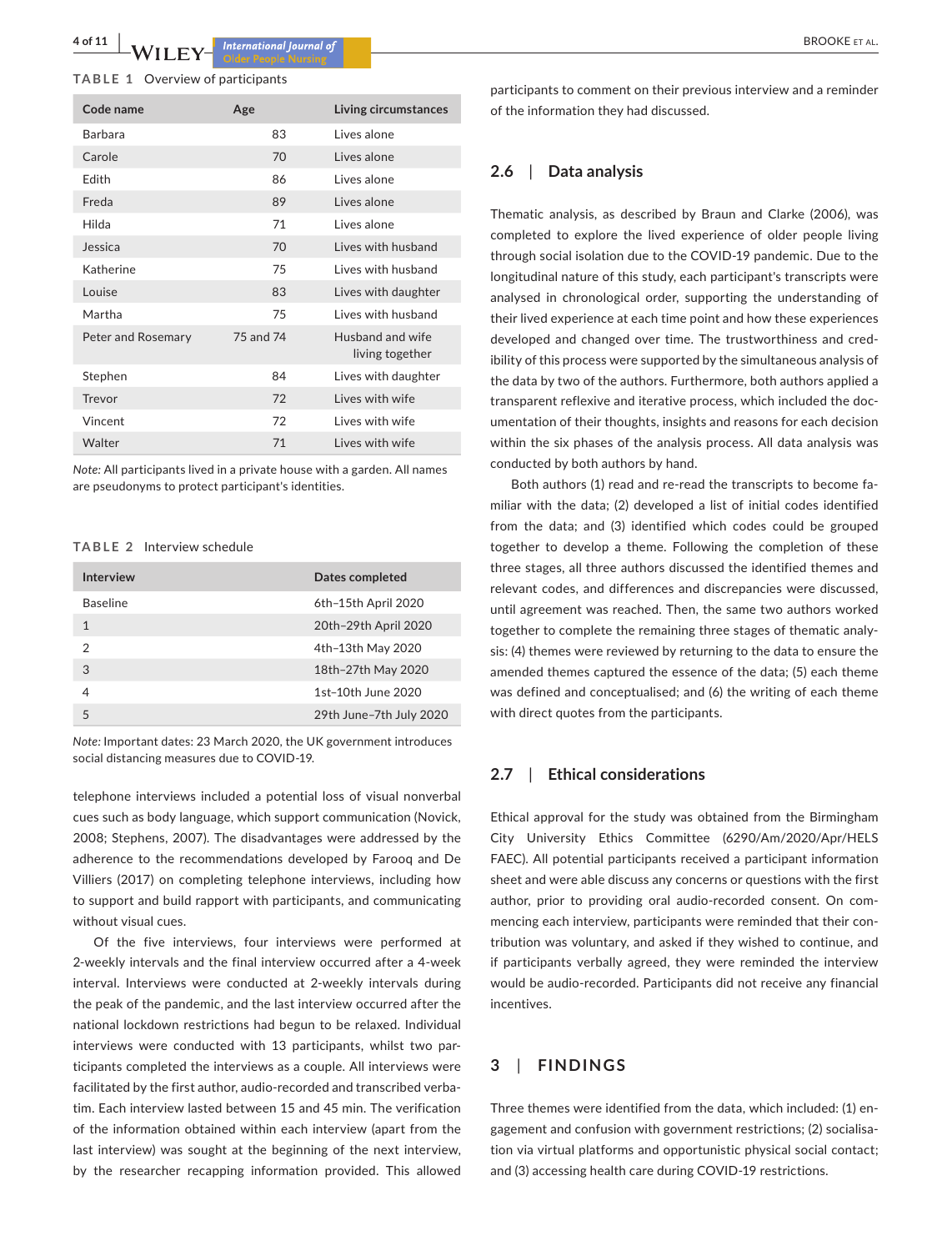# **3.1**  | **Engagement and confusion with government restrictions**

During the first month of restrictions, participants avidly followed the government briefings and adhered strictly, although sometimes obsessively to recommendations, such as hand washing. Participants also implemented further cleaning, disinfecting and quarantine routines, due to the need to feel safe and protected in their home environments. Although, these were identified as time consuming, possibly not always necessary, and disruptive to daily routines, 'I bought some Alcolado, we use this in the Caribbean, it has hypersensitive alcohol in it, and I wash my face in that before I go out, so if anything comes towards me hopefully the alcohol will repel it'. (Carole). 'I am sterilising the doorbell, letter box and handle, when I have deliveries, I unpack outside. I am a bit neurotic as I also bleach the milk bottles!' (Barbara). 'I place all deliveries or shopping in a quarantine box for 72 h, it is a performance' (Martha).

When the government restrictions were relaxed on the 13 May and then on the 1 June 2020, participants found the new restrictions confusing and difficult to understand, especially the number of people they could meet from different households, this led to feelings of uncertainty and concern that they were no longer safe. Participants also identified this confusion as distressing, as they felt the need to follow the rules, 'So, I'm getting a little bit confused on what is allowable, and what is not advised, and I do like to play it by the book' (Katherine). 'I am getting muddled, when this all started I knew the rules, but now I am not clear… this doesn't sit well with me, because I am a rules girl, you tell me the rules and I will stick to them' (Hilda). Due to this confusion participants began to complete their own risk analysis, identifying which restrictions they felt would maintain their safety. Risk assessments were informed by information from reliable sources, such as the World Health Organisation.

A risk identified by participants was mixing with other people in unfamiliar places, 'I am very careful into which environment I go, and I have not been into the shopping centre at all, I have got into the routine of click and collect and not even going to the shops, I am quite happy with that, I am safe' (Edith). A further risk identified was the belief the COVID-19 virus would still be present, even when restrictions were stopped, 'We won't be going to the pub, the cinema, or any gatherings in doors, we might do something outdoors, but we won't be going into any cities' (Martha). However, a risk analysis may also support participants to break the restrictions, '… my grandson's birthday, we broke the rules, because two households joined us, but we have all been in lockdown, so how on earth could they possibly pose a threat to us, they came in cars, they came in the back gate, they hand sanitised, common sense says they proposed no threat' (Martha).

During the restrictions due to COVID-19 participants adhered to the guidance, which they felt provided them with structure, and safety. However, when the government restrictions were relaxed participants found these messages confusing, and they felt the need to complete their own risk analysis to understand which restrictions

 **BROOKE** ET AL. *b* **BROOKE** ET AL. *b* **BROOKE** ET AL. *b* **BROOKE** ET AL. *b* **BROOKE** ET AL. *b* **B of 11** 

they would continue and were necessary to maintain their own safety.

# **3.2**  | **Socialisation through virtual platforms and opportunistic physical social contact**

During the beginning of the government restrictions, participants acknowledged an increase in communication, either by phone or a virtual platform, with friends, family and old acquaintances. Communication via virtual platforms was found to be supportive, 'Facetime has helped me a lot, especially with my family, I feel a lot better seeing their faces' (Barbara). Most of the participants were familiar with at least one virtual online platform, which quickly became an important and essential method of communicating and socialising with friends and family, 'We (Walter and his wife) are using social media a lot more, there is a steady flow of funny videos and enough coming in from friends and family. So, I don't feel completely isolated'. Participants also continued to virtually engage in their previous activities and clubs, 'I go to Pilates, and there are loads of ladies, and we have a coffee and a good chat afterwards, now we have set up a chat group on Tuesday mornings, where we have our coffee and chat' (Katherine).

During the second and third months of enforced restrictions, participants entered a development phase, as they began to develop different methods to enable them to engage with friends and family members at a deeper level, 'We have got used to Zoom, I was speaking to the grandchildren and they were just making silly noises and running off… now I do half an hour with them, where we play games'. (Jessica). 'We are doing an evening out not going out, over Skype, with two other couples, and the last one we did was quite successful' (Walter). An important element of socialising virtually was to remain involved and connected to the younger members of the family, 'On our Zoom there is about 14 of us … the youngsters all chat to each other, and the oldies just sit and listen, and we get to know what is going on in their lives' (Carole).

However, participants also demonstrated the need for physical social contact to prevent feeling isolated, this was achieved through opportunistic physical social contact, which occurred when participants completed essential shopping or their daily exercise, 'I walk the dog, and you pass maybe 10 people with a dog, and you have a brief conversation with them at a distance, which is good' (Louise). One participant discussed the impromptu invitations over the garden fence with her neighbour 'I have a new neighbour, who invited me to sit in her garden, I have been there three times now, and that is so nice, just to sit and chat' (Freda).

Opportunistic physical social contact became more prominent as the restrictions were relaxed on the 1 June 2020, and people could meet outside whilst social distancing. The relaxation of the restrictions supported participants to continue to try to abide by the restrictions, whilst engaging in physical social contact 'I now have a stool at the front door, and people come and sit on the wall and we have a chat, that is lovely'. (Barbara), and 'I live in a close (small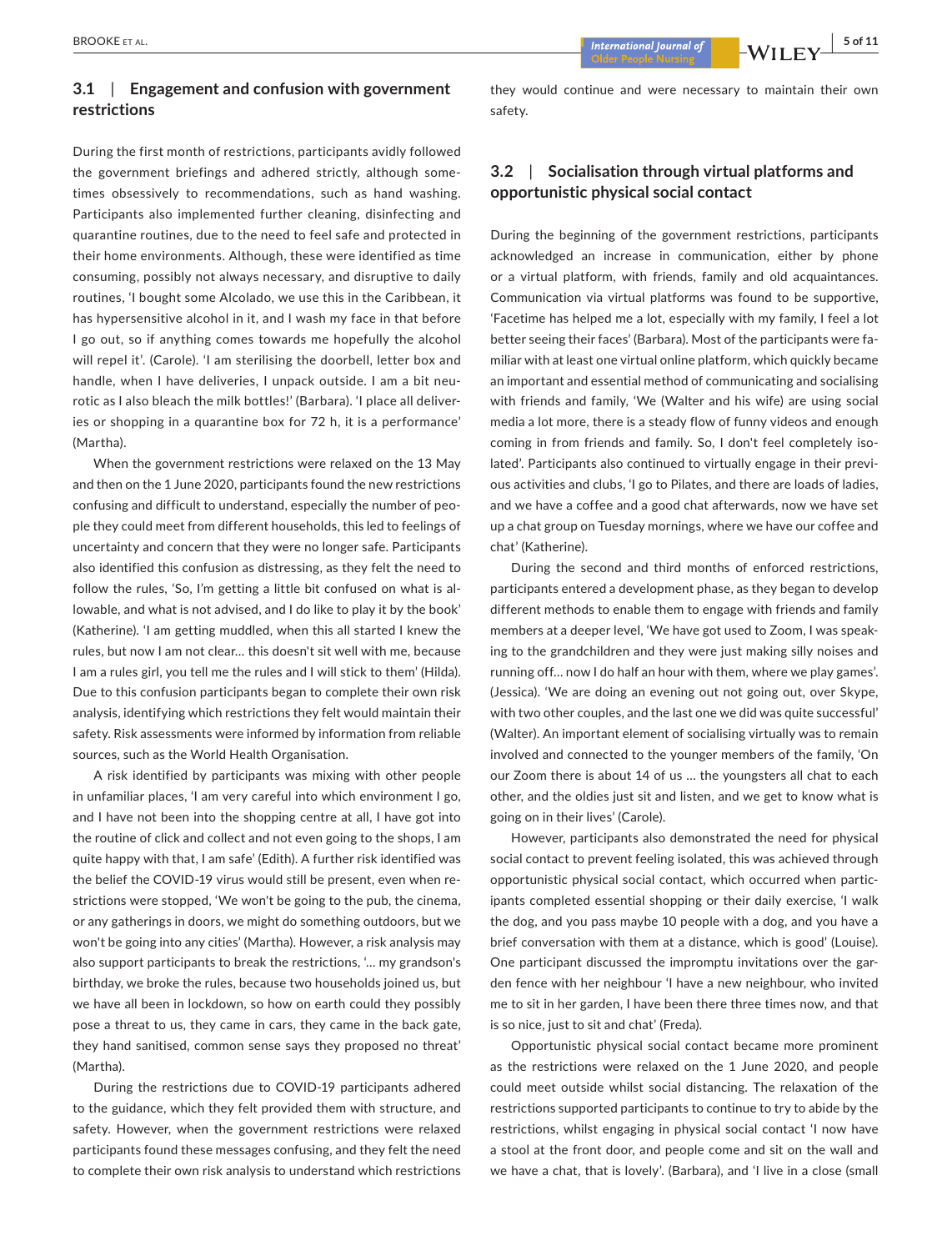no through road), and the other day three of us (neighbours) had a distant chat, we just saw each other, we then bought our coffees and chairs out, and just had a chat, and it was really nice, we are going to this again!' (Martha).

During the government restrictions, participants discussed the need for a developmental phase towards virtual platforms to remain connected and involved with their family members and friends. Virtual platforms became more important and essential to support meaningful socialisation, and supported participants to continue socialising with those with shared interests. However, participants also engaged in actively seeking opportunist physical social contact, throughout the government restrictions, as the physical presence of another person was highly valued.

# **3.3**  | **Accessing health care during COVID-19 restrictions**

The need to access healthcare services during the current and ongoing pandemic was a concern to all participants, due to their fear of coming into contact with the COVID-19 virus. Some participants avoided attending the Emergency Department (ED), even when the need arose. Vincent fell from a ladder whilst cleaning out the guttering on his roof, 'I decided it wasn't something terrible terrible, and I didn't want to go to hospital as they have COVID patients, so I thought no, just keep away from more trouble'. However, a fortnight later Vincent was still 'hobbling around with a stiff ankle', and a month later 'I have my mobility back in the ankle now, one leg is slightly fatter than the other, but it is a normal colour again'. These comments suggest attending an Emergency Department or Walk in Centre was the most appropriate course of action for Vincent's injury.

Participants who attended the ED described their distress due to being on their own as well as the fear of coming into contact with the COVID-19 virus. For example, Jessica fell whilst out for a walk and was driven to ED by her friend 'it was OK really, although you can't go in with anybody, and you felt on your own because you are not well, I did have to go up as I was waiting to be seen, to sort of say can I have some pain killers please' (Jessica). Although the hospital visit was necessary, Jessica was still concerned regarding the chance of coming into contact with the COVID-19 virus and the need to protect her friends, 'I asked my daughter to pick me up, as I don't think it is fair to ask someone to pick me up from a hospital setting. I know I would have my mask on and the window down, but my daughter works here and has already had COVID'.

When participants did engage with healthcare services, their concerns were minimised, though they still described these visits as unnerving due to the emptiness of the hospital, 'There were no people there, because you have to arrive at your appointment and wait in the car, it is very eerie really, but I must admit I got good attention, but it was all very unnatural' (Barbara). However, primary care was discussed by all participants in a positive manner, they believed their GPs had become more efficient during the pandemic, and focused on maintaining patients safety, 'I am on medication, which needs liver and kidney function tests to be completed periodically, and so that is what they did, the phlebotomist walked up the drive and stopped and put all her paraphernalia on, mask, googles, gloves, aprons, I was quite impressed really' (Martha).

Simultaneously, participants expressed concern due to the cancellation of ongoing investigations, and these included appointments with ophthalmologists and cardiologists. A further concern discussed by participants was the possibility of needing dental treatment during the restrictions, 'I think I am brewing an abscess on my tooth, my dentist gave me an emergency number and they couriered antibiotics to me, my concern is that our dentist is not doing any work at all' (Rosemary). In a later interview, Rosemary reported the antibiotics appeared to have worked, although the underlying problem still needed treating.

Participants actively avoided acute healthcare settings to reduce their chances of coming into contact with the COVID-19 virus. When participants did attend hospital appointments, their fears and anxieties were acknowledged to be unfounded, although their experiences were strange and unnerving, mainly due to being alone and the emptiness of the hospital. Simultaneously, participants were concerned for their health due to cancellations of ongoing investigations, and the inability to access dental care. However, due to the approach of primary care and GP surgeries, with a focus on maintaining patient's safety, these services were praised, and seen as being supportive and more efficient.

# **4**  | **DISCUSSION**

The longitudinal exploration of the lived experience of older adults during the COVID-19 restrictions, which commenced on 23 March 2020 in England, identified three themes that developed over time, including fluctuating engagement and confusion with government restrictions, and the need to complete individual risk assessments to remain safe. Socialisation through virtual platforms, which was supportive but not sufficient, so participants engaged in opportunistic physical social contact. The avoidance and unnerving experiences of accessing acute health care, due to the concern of coming into contact with COVID-19 and the emptiness of hospitals.

# **4.1**  | **Engagement and confusion with government restrictions**

The commitment to government COVID-19 restrictions at the beginning of the pandemic was demonstrated by all participants within this study. This is comparative with the findings that women, older adults and those more vulnerable to be seriously ill are more likely to adhere to government guidance (Armitage et al., 2021; Carlucci et al., 2020). A socio-ecological model has been applied to explore adherence to government restrictions during the ongoing COVID-19 pandemic (Coroiu et al., 2020), of which findings were similar to the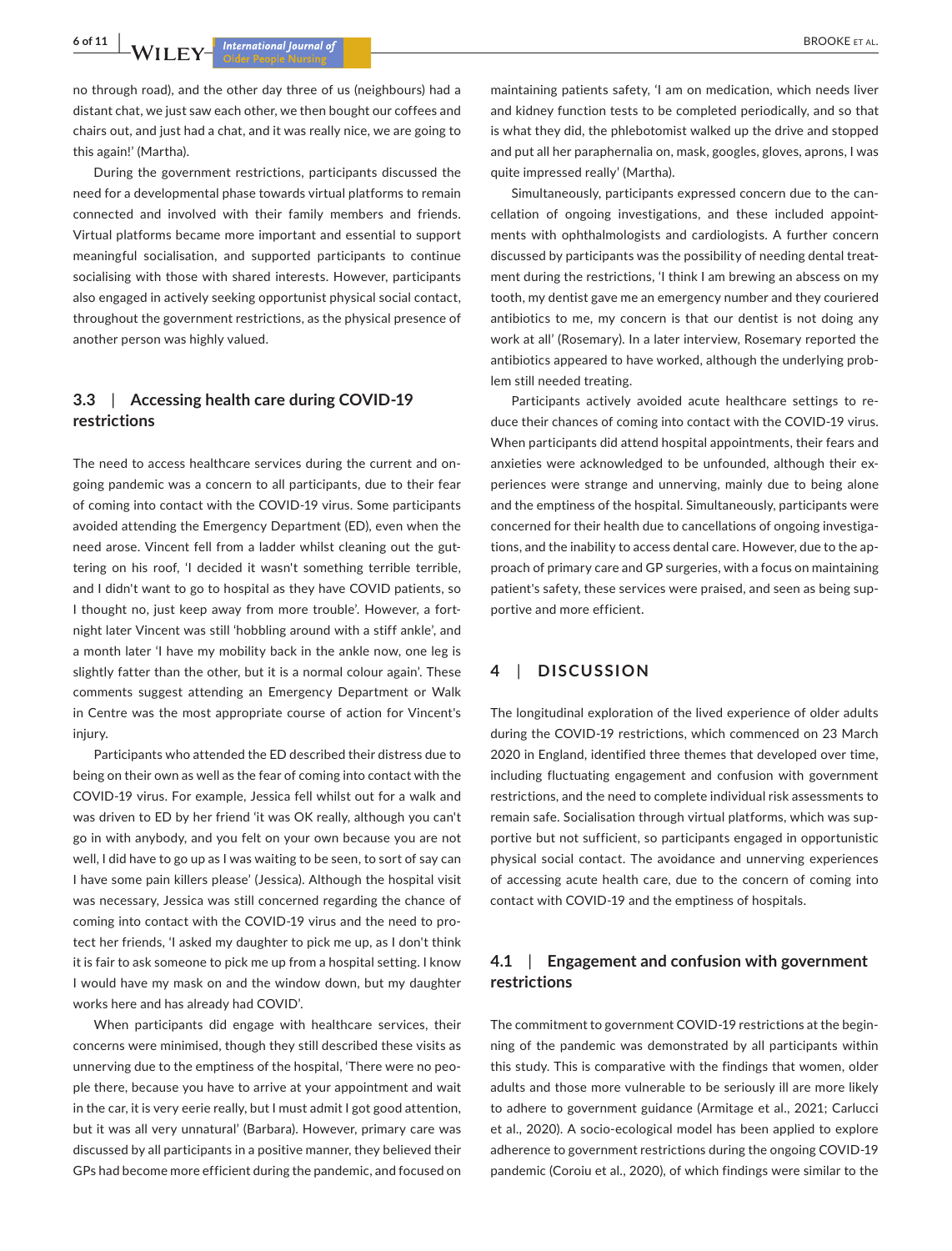current study, as participants adhered to government restrictions at an individual-level due to the need to keep safe, and at the interpersonal level due to a sense of responsibility to the community.

However, dissimilar to the current study, distrust in the government was identified as a reason for non-adherence to government restrictions at the individual-level (Coroiu et al., 2020), whereas non-adherence in the current study was due to confusion regarding current restrictions. The concept of confidence in the government has also been identified to increase adherence to government restrictions (Wright et al., 2021). However, the results from this study suggest participants may have confidence in the government, but when the messages disseminated are confusing this will affect an individual's adherence to restrictions. A final factor which influenced non-adherence to government restrictions at an interpersonal level, which was identified across both studies, was the need for physical socialisation (Coroiu et al., 2020).

A unique finding of the current study was the completion of a personal risk analysis by participants to understand the risk they were taking when they chose to socialise with friends or family to avoid feelings of social isolation and loneliness. Personal risk assessments were completed after searching for relevant information and assessing the extent to which the individuals they were visiting adhered to government restrictions. Our study and previous studies highlight the fact older adults may have different reasons for completing a risk analysis and not adhering to government restrictions (Coroiu et al., 2020; Wright et al., 2021). Primary care and community nurses, whilst practising person-centred care, have the potential to understand their patient's rationale behind personal risk assessments and provide relevant and effective support and guidance. This approach may support older people's adherence to restrictions and prevent the possibility of placing themselves at risk.

# **4.2**  | **Socialisation through virtual platforms and opportunistic physical social contact**

The need to maintain social connections with friends and families by participants was evident within this study from the beginning of the government restrictions, which increased over time, and was only partially maintained through engagement with virtual platforms. A model developed by Peek et al. (2016) identifies six factors which influence the use of technology by older people, which is comparable to the findings of the current study (refer to Figure 1). The first factor, challenges of independent living, was similarly identified in the current study due to the government restrictions and the need for participants to re-organise their lives through technology, such as online shopping. The second factor identifies four behavioural approaches to technology, of which our participants applied three to meet their new needs, including an increase in their use of familiar virtual platforms, engagement with and use of new virtual platforms, and engaging in opportunistic physical social contact. The last behavioural approach, avoidance of technology, was not identified in the current study.

The third factor of social network (Peek et al., 2016) was identified by all participants in the current study, as they discussed how their children/grandchildren purchased iPads, and supported them in joining virtual platforms, creating profiles, and connecting these to family members and friends. An important element for the participants was to remain engaged and connected with younger members of the family and the ability to follow their posts, which has also been identified prior to the current pandemic (Jung et al., 2017). The fourth factor of personal thoughts on technology identifies attitudes (need, interest, willingness to invest) and beliefs (properties, consequences, proficiency) (Peek et al., 2016). Participants in the current study had the need and time to invest in exploring virtual platforms to support their social needs, which they also believed to be a necessity to support their mental well-being. The fifth and sixth factors of the model developed by Peek et al. (2016) include organisations and physical environments, which were not overtly identified in this study, although further research explicitly exploring these final factors is required. However, the first four factors were identified in the current study, and are important for all healthcare professionals, especially nurses, as these factors are structured and easily identifiable during a patient visit, providing a structured approach for healthcare professionals to support patients to engage with friends, family, and more importantly virtual healthcare services, both now and beyond the pandemic.

The unique finding from this study, which did not include technology, was the emergence of opportunistic physical social contact, which was essential for participants to meet their social needs and involved participants actively seeking opportunities to socialise outside of their house. Participants benefited from opportunistic physical social contact through connection with their local communities. All participants greatly valued the community in which they lived, and described a community spirit, although they could not always explain components that constructed such a positive community. Participants valued being connected to their local community, which is essential as people who are socially connected live longer and have a lower risk of developing somatic diseases, including heart disease and cancer (Holt-Lunstad et al., 2010; Miller et al., 2009). Participants in this study had the ability to make opportunistic, and deliberate social connections within their community. Primary care and community nurses can foster the same ability for more isolated patients by having a working knowledge of local community resources and/or engaging in social prescribing (Baileys et al., 2018).

# **4.3**  | **Accessing health care during COVID-19 restrictions**

Participants in the current study were fearful and anxious should the need arise to access acute health care during the COVID-19 pandemic, due to their belief of an increased risk of coming into contact with the COVID-19 virus. This is comparative with other studies and across age groups, a European study also identified people were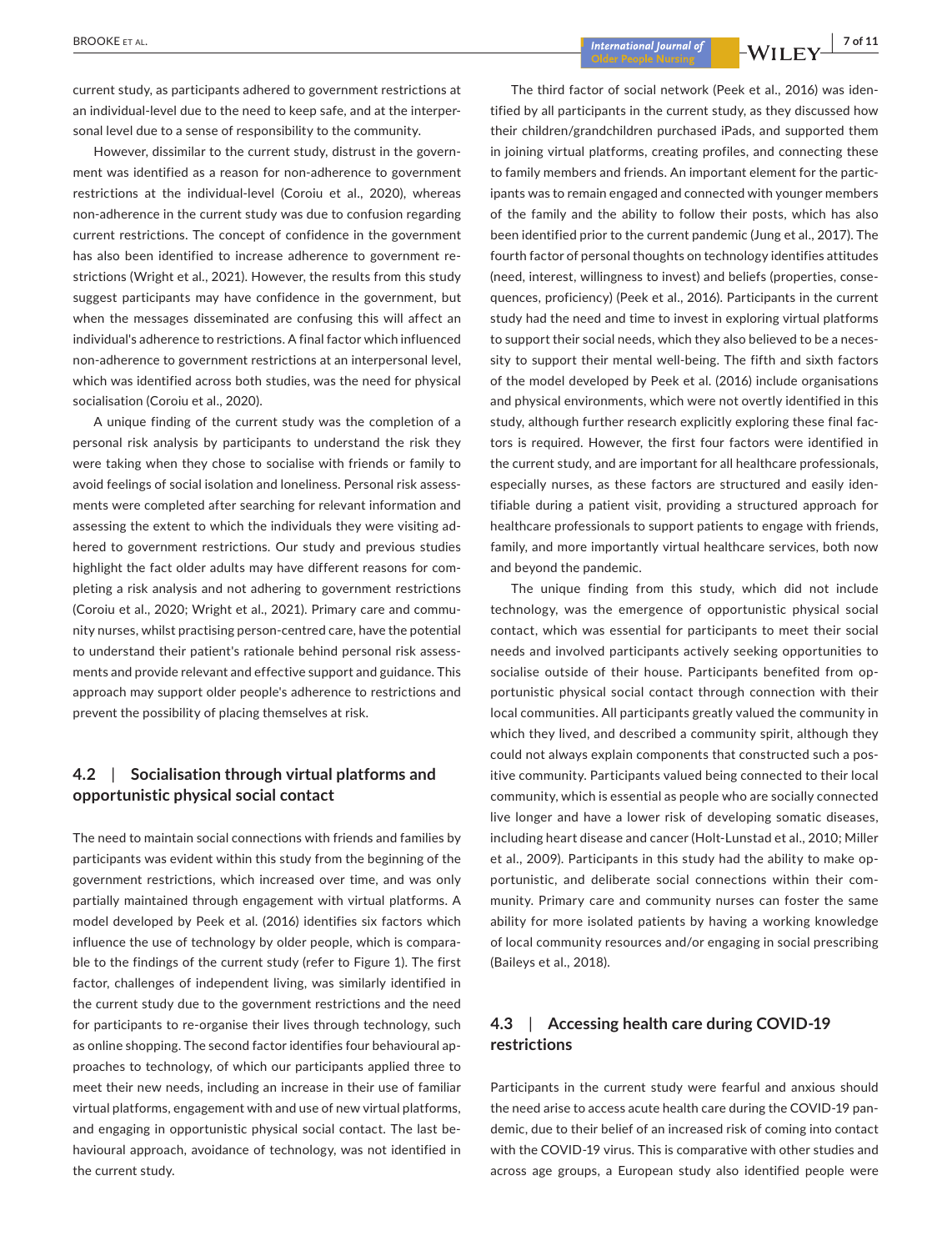#### **Challenges of due COVID-19 restrictions**

Unable to go shopping for non-essential items Unable to meet physically with friends and family members Unable to leave their home apart for essential items or exercise

#### **Behavioural approaches to technology**

Use of familiar technology Use of new technology Use of human assistance *I am doing Zoom on a Sunday with those of the family that want to, which is quite fun* (Edith)

*I have learnt to use a lot of technology, I have learnt how to use the health thing on my IPhone, so I am counting my steps* (Barbara)

**Personal thoughts on technology** 

*As soon as it happened (COVID-19 restricons) things sprung up, so I have somebody to bring my shopping* (Louise)



Participants believed technology was essential to support their needs during the COVID-19 restrictions

# **USE**

#### **Social support**

Purchase Support Support Advice *My grandson bought me an IPad and taught me how to use it (Freda) We have a family virtual pub quiz, we used messenger, but next me we are going to use Zoom. I am told by the younger members of the family it is better (Martha) My book group used Zoom, but I didn't have zoom, it is quite complicated, a member of the book club phoned me up and her and her 10 year old son helped me to set it up! (Barbara)* 

Adapted from Peek et al. (2019) Older adult's reasons for using technology while aging in place.

scared to access hospital emergency departments (49%), hospitalbased specialists (42%), dental practice (42%), ambulances (39%), GP practices (39%), but also pharmacies (24%) due to the fear of contracting COVID-19 (Incisive Health, 2020).

An element that has also been identified in the UK and within this study was the belief of avoiding NHS services to reduce the burden on these services during the pandemic. This may have been influenced in the UK by the government's slogan and mantra of 'Stay Home, Protect the NHS, Save Lives', which has been acknowledged as possibly being too successful (Hope & Dixon, 2020). Similarly in the United States, where public health messages focused on strong social distancing and enforcing restrictions, leading to a fear of seeking health services and fewer acute admissions for heart attacks and strokes (Malina, 2020).

However, the impact of the avoidance of healthcare services has yet to be explored and understood for older people. A study

performed in South Korea found the prevalence of health service avoidance was higher in certain sociodemographic groups, particularly related to age and residential area characteristics (Lee & You, 2021). Primary care and community nurses may be in an optimum position to support older people to understand when they need to engage with acute hospital services and explain how the need and benefits outweigh the risks. Further research into the reasons for health service avoidance in the UK would support primary care and community nurses to offer relevant and effective guidance.

A unique finding of this study was the positive, although sometimes unnerving experience of engaging with healthcare services during the pandemic, especially the organisation of participants local GP practices. The changes to primary care consultations for older people during COVID-19 have been explored across GP practices in Oxford, which identified telephone and video consultations

**FIGURE 1** Concept model of older adults using technology during COVID-19 restrictions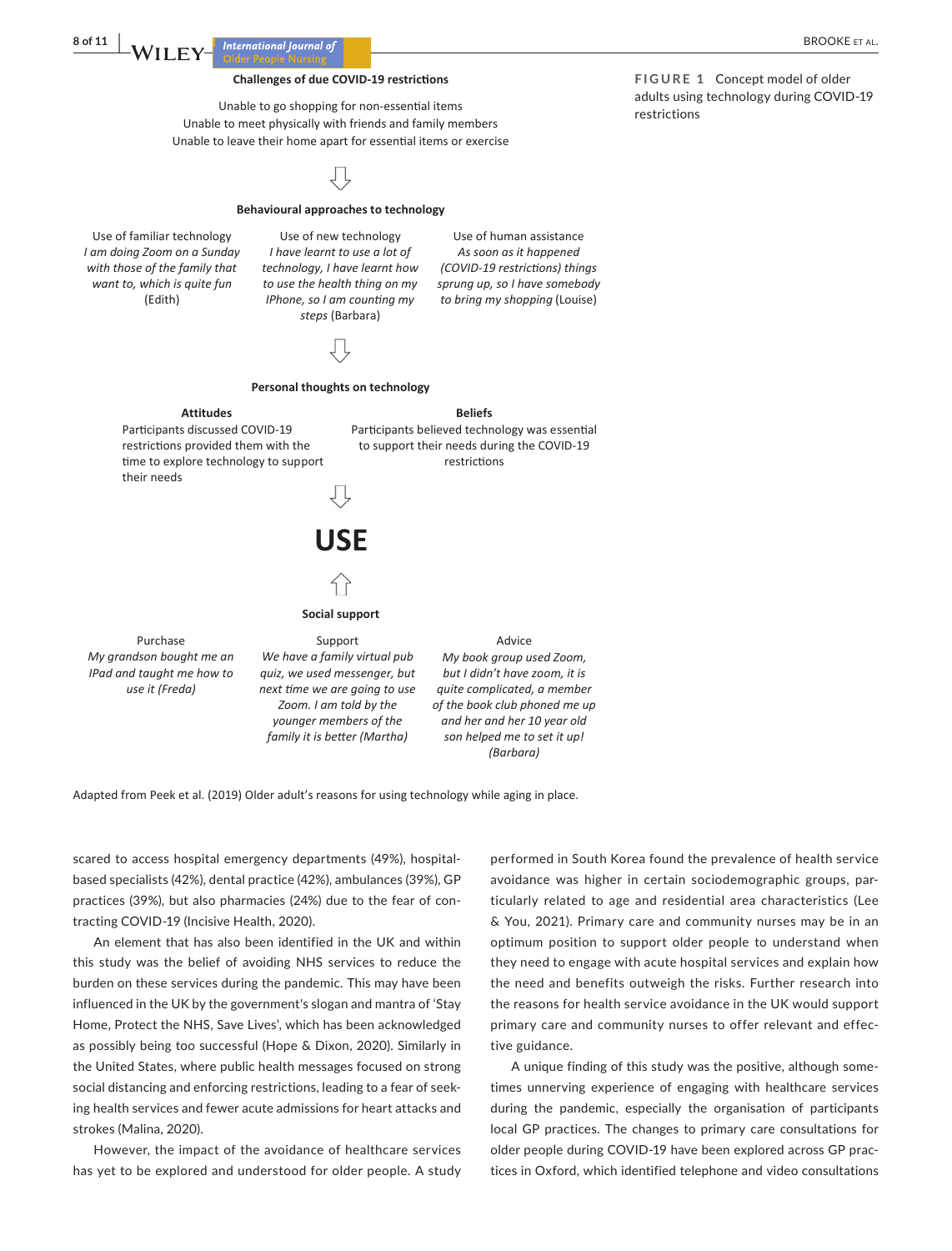doubled for older people at the beginning of the pandemic, although face-to-face consultations fell by 64.2% and home visits by 62% (Joy et al., 2020). This is supported by participants in the current study as they discussed how their GP practices had contacted them by phone, although they were asked if they needed any support or their prescriptions delivered. Participants within the current study also appreciated telephone and video consultations with their GPs as they felt this was a good process to seek medical advice, whilst keeping themselves safe.

Whilst virtual and telephone access to primary and secondary services has been available for some time, its use has increased during the current pandemic, allowing the continuation of services. Some acute services are also beginning a shift towards adopting virtual triage for specific ailments, such as fractures (Havenhand et al., 2021). Primary care and community nurses are ideally placed to ensure older adults in their communities are informed of available ways to access services at reduced risk.

# **4.4**  | **Limitations and strengths**

The method of recruitment is a limitation, which occurred mainly through virtual platforms, and therefore, it could be expected that most of the participants would be familiar with at least one virtual platform. The second limitation is the possibility participants may not be representative of older people who do not have access to a smart phone, iPad, or an outside space of their own. A further limitation occurred due to the method implemented, which was essential for the hermeneutic phenomenological approach, which was the necessary breadth of the interviews to enable an exploration of the lived experience of restrictions during the COVID-19 pandemic. However, the phenomenological approach was also a strength of this study, supporting an exploration of the lived experience of older people during the restrictions in place due to COVID-19 and the identification of novel information.

# **5**  | **CONCLUSION**

Older people are committed to following government restrictions when these are clearly disseminated and include a focus on how to maintain their individual safety and the safety of their community. A lesson learnt is not to over emphasise the need to avoid healthcare services, to ensure the continuity of care, and emergency treatment when necessary. Social distancing and household isolation are essential elements of the government restrictions to reduce the infection rate of COVID-19. However, this increases the risk of social isolation and loneliness amongst older people, and needs to be recognised, addressed and interventions implemented. Virtual platforms for the use of communication with friends and family members are supportive for short periods of time, but not sufficient during restrictions that last longer than a couple of weeks. Therefore, it is important to

understand the need for social distancing and how older people can engage safely with friends and family members during the pandemic, which may reduce the need and risk of seeking opportunities for physical social contact. Voluntary and third sector virtual and telephone services are available and should be offered as social support systems. Social prescribers have knowledge of local services and can act as a resource for nurses on available virtual and telephone services which may help to sustain older adults during longer periods of social isolation.

#### **ACKNOWLEDGEMENTS**

The authors thank the participants for their continued engagement and Birmingham City University for supporting this project.

#### **CONFLICTS OF INTEREST**

The authors declare that they have no conflict of interest.

#### **AUTHOR CONTRIBUTION**

All authors contributed to the development of the themes through continuous thematic analysis and discussions, and the development and writing of this paper.

#### **DATA AVAILABILITY STATEMENT**

Author elects to not share data.

# **ORCID**

*Joanne Brooke* <https://orcid.org/0000-0003-0325-2142>

#### **REFERENCES**

- Armitage, C. J., Keyworth, C., Leather, J. Z., Byrne-Davis, L., & Epton, T. (2021). Identifying targets for interventions to support public adherence to government instructions to reduce transmission of SARS-CoV-2. *BMC Public Health*, *21*, 522. [https://doi.org/10.1186/](https://doi.org/10.1186/s12889-021-10574-6) [s12889-021-10574-6](https://doi.org/10.1186/s12889-021-10574-6)
- Bailey, L., Ward, M., DiCosimo, A., Baunta, S., Cunningham, C., Romero-Ortuno, R., Kenny, R. A., Purcell, R., Lannon, R., McCarroll, K., Nee, R., Robinson, D., Lavan, A., & Briggs, R. (2021). Physical and mental health of older people while cocooning during the COVID-19 pandemic. *QJM: An International Journal of Medicine*, *114*(9), 648–653. <https://doi.org/10.1093/qjmed/hcab015>
- Baileys, K., McMullen, L., Lubejko, B., Christensen, D., Haylock, P. J., Rose, T., Sellers, J., & Srdanovic, D. (2018). Nurse navigator core competencies. *Clinical Journal of Oncology Nursing*, *22*, 272–281. <https://doi.org/10.1188/18.CJON.272-281>
- Beaumont, J. (2013). *Measuring national wellbeing Older people and loneliness*. Office for National Statistics. [https://webarchive.nationalar](https://webarchive.nationalarchives.gov.uk/20160108052015/) [chives.gov.uk/20160108052015/](https://webarchive.nationalarchives.gov.uk/20160108052015/); [http://www.ons.gov.uk/ons/](http://www.ons.gov.uk/ons/dcp171766_304939.pdf) [dcp171766\\_304939.pdf](http://www.ons.gov.uk/ons/dcp171766_304939.pdf)
- Berkman, L. F., & Syme, S. L. (1979). Social networks, host resistance, and mortality: A nine-year follow-up study of Alameda County residents. *American Journal of Epidemiology*, *109*, 186–204. [https://doi.](https://doi.org/10.1093/oxfordjournals.aje.a112674) [org/10.1093/oxfordjournals.aje.a112674](https://doi.org/10.1093/oxfordjournals.aje.a112674)
- Braun, V., & Clarke, V. (2006). Using thematic analysis in psychology. *Qualitative Research in Psychology*, *3*, 77–101. [https://doi.](https://doi.org/10.1191/1478088706qp063oa) [org/10.1191/1478088706qp063oa](https://doi.org/10.1191/1478088706qp063oa)
- Brooke, J., & Clark, M. (2020). Older people's early experience of household isolation and social distancing during COVID-19. *Journal of Clinical Nursing*, *29*(21–22), 4387–4402. <https://doi.org/10.1111/jocn.15485>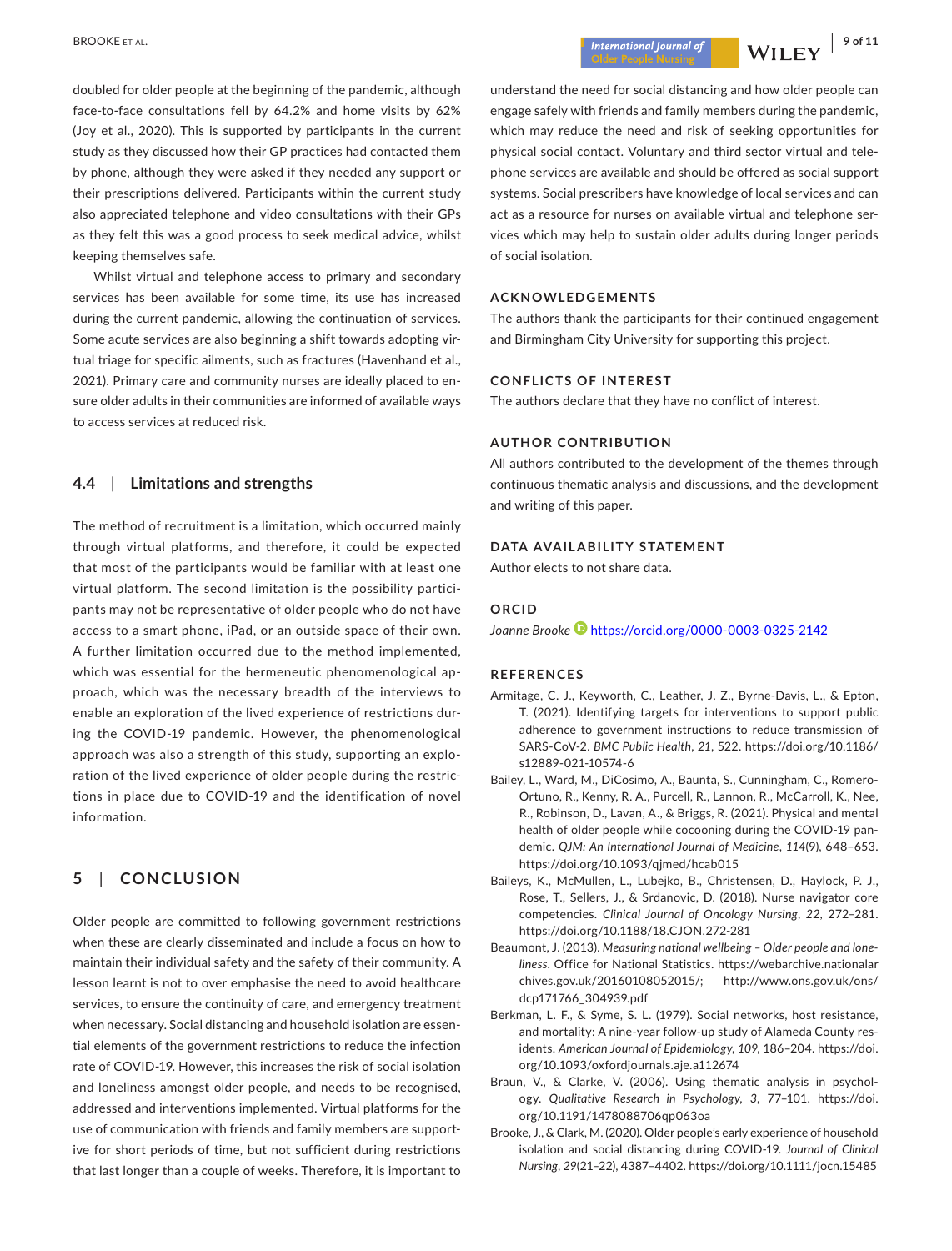**10 of 11 A A BROOKE ET AL. International Journal of** 

- Carlucci, L., D'Ambrosio, I., & Balsamo, M. (2020). Demographic and attitudinal factors of adherence to quarantine guidelines during COVID-19: The Italian model. *Frontiers in Psychology*, *11*, 559288. <https://doi.org/10.3389/fpsyg.2020.559288>
- Cheng, J. M., Batten, G. P., Cornwell, T., & Yao, N. (2020). A qualitative study of health-care experiences and challenges faced by ageing homebound adults. *Health Expectations*, *23*(4), 934–942. [https://](https://doi.org/10.1111/hex.13072) [doi.org/10.1111/hex.13072](https://doi.org/10.1111/hex.13072)
- Cohen, M. Z., Kahn, D. L., & Steeves, R. H. (2000). *Hermeneutic phenomenological research: A practical guide for nurse researchers*. Sage Publishers.
- Coroiu, A., Moran, C., Campbell, T., & Geller, A. C. (2020). Barriers and facilitators of adherence to social distancing recommendations during COVID-19 among a large international sample of adults. *PLoS One*, *15*(10), e0239795. [https://doi.org/10.1371/journ](https://doi.org/10.1371/journal.pone.0239795) [al.pone.0239795](https://doi.org/10.1371/journal.pone.0239795)
- Courtin, E., & Knapp, M. (2017). Social isolation, loneliness and health in old age: A scoping review. *Health and Social Care in the Community*, *25*(3), 799–812. <https://doi.org/10.1111/hsc.12311>
- de Jong Gierveld, J. (1987). Developing and testing a model of loneliness. *Journal of Personality and Social Psychology*, *53*, 119–128. [https://](https://doi.org/10.1037/0022-3514.53.1.119) [doi.org/10.1037/0022-3514.53.1.119](https://doi.org/10.1037/0022-3514.53.1.119)
- Farooq, M. B., & De Villiers, C. (2017). Telephonic qualitative research interviews, when to consider them and how to do them. *Meditari Accountancy Research*, *25*(2), 291–316. [https://doi.org/10.1108/](https://doi.org/10.1108/MEDAR-10-2016-0083) [MEDAR-10-2016-0083](https://doi.org/10.1108/MEDAR-10-2016-0083)
- Foster, A., Thompson, J., Holding, E., Ariss, S., Mukuria, C., Jacques, R., Akparido, R., & Haywood, A. (2021). Impact of social prescribing to address loneliness: A mixed methods evaluation of a national social prescribing programme. *Health and Social Care in the Community*, *29*, 1439–1449. <https://doi.org/10.1111/hsc.13200>
- Gadamer, H.-G. (1989). *Truth and method*. Crossroad Publishing.
- Gustavsson, J., & Beckman, L. (2020). Compliance to recommendations and mental health consequences among elderly in Sweden during the initial phase of the COVID-19 pandemic – A cross sectional online survey. *International Journal of Environmental Research and Public Health*, *17*(15), 5380. [https://doi.org/10.3390/ijerph1715](https://doi.org/10.3390/ijerph17155380) [5380](https://doi.org/10.3390/ijerph17155380)
- Havenhand, T., Hoggett, L., & Bhutta, A. (2021). Rapid implementation of virtual fracture clinic during COVID-19 reduces both face-to-face appointments and facilities rapid feedback and education to be delivered to the Emergency Department. *British Journal of Surgery*, *108*(2). <https://doi.org/10.1093/bjs/znab135.027>
- Heidegger, M. (1962). *Being and time*. OxfordBlackwell.
- Holt, A. (2010). Using the telephone for narrative interviewing: A research note. *Qualitative Research*, *10*(1), 113–121. [https://doi.](https://doi.org/10.1177/1468794109348686) [org/10.1177/1468794109348686](https://doi.org/10.1177/1468794109348686)
- Holt-Lunstad, J., Smith, T. B., & Layton, J. B. (2010). Social relationships and mortality risk: A meta-analytic review. *PLoS Medicine*, *7*, e1000316. <https://doi.org/10.1371/journal.pmed.1000316>
- Hope, C., & Dixon, H. (2020). *The story behind 'Stay Home, Protect the NHS, Save Lives', the slogan that was 'too successful'*. [https://www.](https://www.telegraph.co.uk/politics/2020/05/01/story-behind-stay-home-protect-nhs-save-lives/) [telegraph.co.uk/politics/2020/05/01/story-behind-stay-home](https://www.telegraph.co.uk/politics/2020/05/01/story-behind-stay-home-protect-nhs-save-lives/)[protect-nhs-save-lives/](https://www.telegraph.co.uk/politics/2020/05/01/story-behind-stay-home-protect-nhs-save-lives/)
- Incisive Health (2020). *Impact of COVID-19 on public attitudes to engaging with healthcare systems*.<https://incisivehealth.com/publications/>
- Joy, M., McGagh, D., Jones, N., Liyanage, H., Sherlock, J., Parimalanathan, V., Akinyemi, O., van Vlymen, J., Howsam, G., Marshall, M., Hobbs, R., & de Lusignan, S. (2020). Reorganisation of primary care for older adults during COVID-19: A cross-sectional database study in the UK. *British Journal of General Practice*, *70*(697), e540–e547. <https://doi.org/10.3399/bjgp20X710933>
- Jung, E. H., Walden, J., Johnson, A. C., & Sundar, S. S. (2017). Social networking in the aging context: Why older adults use or avoid Facebook. *Telematics and Informatics*, *34*, 1071–1080. [https://doi.](https://doi.org/10.1016/j.tele.2017.04.015) [org/10.1016/j.tele.2017.04.015](https://doi.org/10.1016/j.tele.2017.04.015)
- Laverty, S. M. (2003). Hermeneutic phenomenology and phenomenology: A comparison of historical and methodological considerations. *International Journal of Qualitative Methods*, *2*(3), 21–35. [https://doi.](https://doi.org/10.1177/160940690300200303) [org/10.1177/160940690300200303](https://doi.org/10.1177/160940690300200303)
- Lee, M., & You, M. (2021). Avoidance of healthcare utilization in South Korea during the coronavirus disease 2019 (COVID-19) pandemic. *International Journal of Environmental Research and Public Health*, *18*, 4363. <https://doi.org/10.3390/ijerph18084363>
- Malina, D. (2020). The untold toll The pandemics affects on patients without COVID-19. *New England Journal of Medicine*, *382*, 2368– 2371. <https://doi.org/10.1056/NEJMms2009984>
- Miller, G., Chen, E., & Cole, S. W. (2009). Health psychology: Developing biologically plausible models linking the social world and physical health. *Annual Review of Psychology*, *60*, 501–524. [https://doi.](https://doi.org/10.1146/annurev.psych.60.110707.163551) [org/10.1146/annurev.psych.60.110707.163551](https://doi.org/10.1146/annurev.psych.60.110707.163551)
- National Health Service (2021). *Who's at higher risk from coronavirus*. [https://www.nhs.uk/conditions/coronavirus-covid-19/people-at](https://www.nhs.uk/conditions/coronavirus-covid-19/people-at-higher-risk/whos-at-higher-risk-from-coronavirus/)[higher-risk/whos-at-higher-risk-from-coronavirus/](https://www.nhs.uk/conditions/coronavirus-covid-19/people-at-higher-risk/whos-at-higher-risk-from-coronavirus/)
- NHS England, & NHS Improvement (2019). *Personalised care*. NHS. <https://www.england.nhs.uk/personalisedcare/>
- Nicholson, N. R. (2012). A review of social isolation: An important but under assessed condition in older adults. *The Journal of Primary Prevention*, *33*, 137–152. [https://doi.org/10.1007/s1093](https://doi.org/10.1007/s10935-012-0271-2) [5-012-0271-2](https://doi.org/10.1007/s10935-012-0271-2)
- Novick, G. (2008). Is there a bias against telephone interviews in qualitative research? *Research in Nursing & Health*, *31*(4), 391–398. [https://](https://doi.org/10.1002/nur.20259) [doi.org/10.1002/nur.20259](https://doi.org/10.1002/nur.20259)
- Office of National Statistics (2020). *Deaths registered weekly in England and Wales*. [https://www.ons.gov.uk/peoplepopulationandcommun](https://www.ons.gov.uk/peoplepopulationandcommunity/birthsdeathsandmarriages/deaths/datasets/weeklyprovisionalfiguresondeathsregisteredinenglandandwales) [ity/birthsdeathsandmarriages/deaths/datasets/weeklyprovision](https://www.ons.gov.uk/peoplepopulationandcommunity/birthsdeathsandmarriages/deaths/datasets/weeklyprovisionalfiguresondeathsregisteredinenglandandwales) [alfiguresondeathsregisteredinenglandandwales](https://www.ons.gov.uk/peoplepopulationandcommunity/birthsdeathsandmarriages/deaths/datasets/weeklyprovisionalfiguresondeathsregisteredinenglandandwales)
- Office of National Statistics (2021). *Deaths registered weekly in England and Wales*. [https://www.ons.gov.uk/peoplepopulationandcommun](https://www.ons.gov.uk/peoplepopulationandcommunity/birthsdeathsandmarriages/deaths/datasets/weeklyprovisionalfiguresondeathsregisteredinenglandandwales) [ity/birthsdeathsandmarriages/deaths/datasets/weeklyprovision](https://www.ons.gov.uk/peoplepopulationandcommunity/birthsdeathsandmarriages/deaths/datasets/weeklyprovisionalfiguresondeathsregisteredinenglandandwales) [alfiguresondeathsregisteredinenglandandwales](https://www.ons.gov.uk/peoplepopulationandcommunity/birthsdeathsandmarriages/deaths/datasets/weeklyprovisionalfiguresondeathsregisteredinenglandandwales)
- Peek, S. T. M., Luijkx, K., Rijnaard, M. D., Nieboer, M. E., van der Voort, C. S., Aarts, S., van Hoof, J., Vrijhoef, H. J. M., & Wouters, E. J. M. (2016). Older adult's reasons for using technology while aging in place. *Gerontology*, *62*, 226–237. [https://doi.org/10.1159/00043](https://doi.org/10.1159/000430949) [0949](https://doi.org/10.1159/000430949)
- Powers, J. R., Goodger, B., & Byles, J. E. (2004). Assessment of the abbreviated Duke Social Support Index in a cohort of older Australian women. *Australasian Journal of Ageing*, *23*, 71–76. [https://doi.](https://doi.org/10.1111/j.1741-6612.2004.00008.x) [org/10.1111/j.1741-6612.2004.00008.x](https://doi.org/10.1111/j.1741-6612.2004.00008.x)
- Public Health England (2019). *Guidance: Social prescribing: Applying ALL Our Health*. [https://www.gov.uk/government/publications/socia](https://www.gov.uk/government/publications/social-prescribing-applying-all-our-health/social-prescribing-applying-all-our-health) [l-prescribing-applying-all-our-health/social-prescribing-apply](https://www.gov.uk/government/publications/social-prescribing-applying-all-our-health/social-prescribing-applying-all-our-health) [ing-all-our-health](https://www.gov.uk/government/publications/social-prescribing-applying-all-our-health/social-prescribing-applying-all-our-health)
- Public Health England (2020). *Guidance on social distancing for everyone in the UK*. [https://www.gov.uk/government/publications/covid](https://www.gov.uk/government/publications/covid-19-guidance-on-social-distancing-and-for-vulnerable-people/guidance-on-social-distancing-for-everyone-in-the-uk-and-protecting-older-people-and-vulnerable-adults) [-19-guidance-on-social-distancing-and-for-vulnerable-people/](https://www.gov.uk/government/publications/covid-19-guidance-on-social-distancing-and-for-vulnerable-people/guidance-on-social-distancing-for-everyone-in-the-uk-and-protecting-older-people-and-vulnerable-adults) [guidance-on-social-distancing-for-everyone-in-the-uk-and-prote](https://www.gov.uk/government/publications/covid-19-guidance-on-social-distancing-and-for-vulnerable-people/guidance-on-social-distancing-for-everyone-in-the-uk-and-protecting-older-people-and-vulnerable-adults) [cting-older-people-and-vulnerable-adults](https://www.gov.uk/government/publications/covid-19-guidance-on-social-distancing-and-for-vulnerable-people/guidance-on-social-distancing-for-everyone-in-the-uk-and-protecting-older-people-and-vulnerable-adults)
- Robb, C. E., de Jager, C. A., Ahmadi-Abhari, S., Giannakopoulou, P., Udeh-Momoh, C., McKeand, J., Price, G., Car, J., Majeed, A., Ward, H., & Middleton, L. (2020). Associations of social isolation with anxiety and depression during the early COVID-19 pandemic: A survey of older adults in London, UK. *Frontiers in Psychiatry*, *11*, 591120. <https://doi.org/10.3389/fpsyt.2020.591120>
- Roschel, H., Artioli, G. G., & Gualano, B. (2020). Risk of increased physical inactivity during COVID-19 outbreak in older people: A call for action. *Journal of American Geriatrics Society*, *68*(1), 1126–1128. <https://doi.org/10.1111/jgs.16550>
- Russell, D. W. (1996). UCLA Loneliness Scale (Version 3): Reliability, validity, and factor structure. *Journal of Personality Assessment*, *66*(1), 20–40. [https://doi.org/10.1207/s15327752jpa6601\\_2](https://doi.org/10.1207/s15327752jpa6601_2)